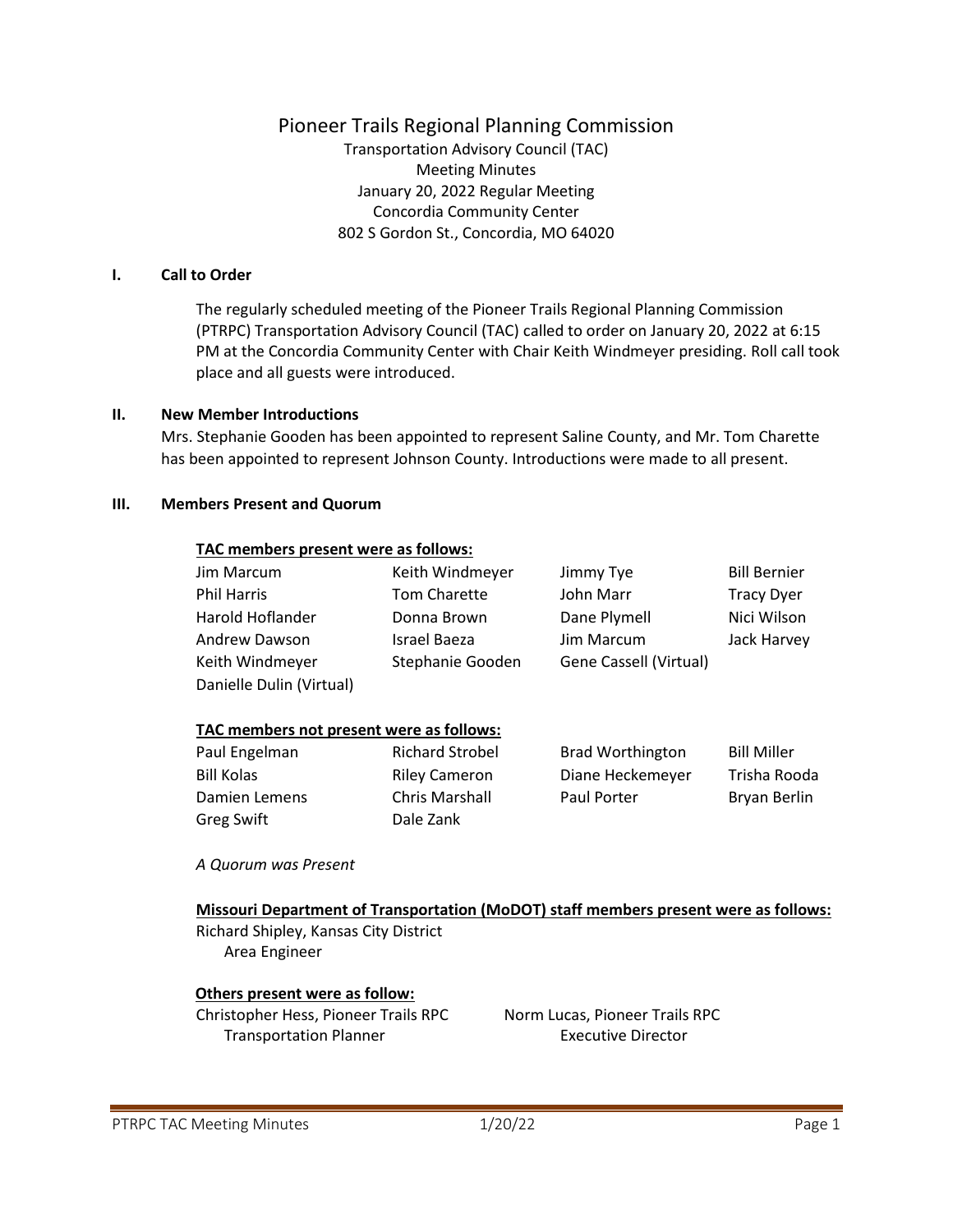## **IV. 2022 Chair and Vice Chair Nominations\***

Per the Pioneer Trails Transportation Advisory Council Bylaws, the position of Chair shall be held by Saline County for one year, and the position of Vice Chair shall be held by Lafayette County for one year.

### *\*Mr. Harold Hoflander motioned to appoint Mr. Keith Windmeyer as the 2022 TAC Chair, and Mr. Tracy Dyer and the TAC Vice Chair. The motion was seconded by Mr. Israel Baeza, and carried unanimously by an affirmative vote. \**

# **V. Consideration of October 21, 2021 meeting minutes\***

Meeting minutes were provided via email to all members prior to the meeting. No discussion took place.

### *\*Mrs. Donna Brown motioned to approve the October 21, 2021 minutes as presented. The motion was seconded by Mrs. Nici Wilson, and carried unanimously by an affirmative vote. \**

### **VI. Missouri Department of Transportation**

- Mr. Shipley has taken a new position within the district. He will now be the districts Construction Materials Engineer. The area engineer position will be posted within the next few weeks.
- The 2021 MoDOT Unfunded Needs list has been approved and posted to the MoDOT website.
- District STIP projects are due January 21, 2022 to central office. The draft STIP is expected to be released for public comment in late February.
- There has been an effort to repeal SB.262 and it is expected to go to a vote by the Missouri Legislation. The proposed STIP will identify projects that will be removed if repealed and funding is reduced.
- If the motor fuel tax is not repealed, Mr. Shipley shared the expected increase in funding for the Kansas City Rural District. FY23 will increase from \$41.2 million to approximately \$44 million FY24 will increase from \$43 million to approximately \$52 million FY25 will increase from \$13.4 million to approximately \$48.7 million
	- FY26 will increase from \$15.5 million to approximately \$50.2 million
	- FY27 will increase from \$0 million to approximately \$50 million
- The Odessa interchange is expected to be programmed in FY26 in the STIP.
- J-Turns are expected to be programmed on Hwy 50 in FY24 & FY25 to address safety concerns.
- It is unknown if Hwy 23 and Blackwater has been identified in the current STIP draft.
- Missouri received \$2.6 billion in ARPA funds from the federal government. Governor Parsons requested spending requests from all state departments. In total all departments, excluding MoDOT, had requested approximately \$1 billion in funds, leaving approximately \$1.6 billion to be earmarked. It is unknown if MoDOT will receive the remainder of the funding. If they do become available improvements are expected in St. Louis, Columbia, and along I-70 from MO-7 to 1-mile past Johnson Drive. Funds must be obligated by 2024, and spent by 2026.
- In 2021 MoDOT experienced over 800 employees leaving the state department.